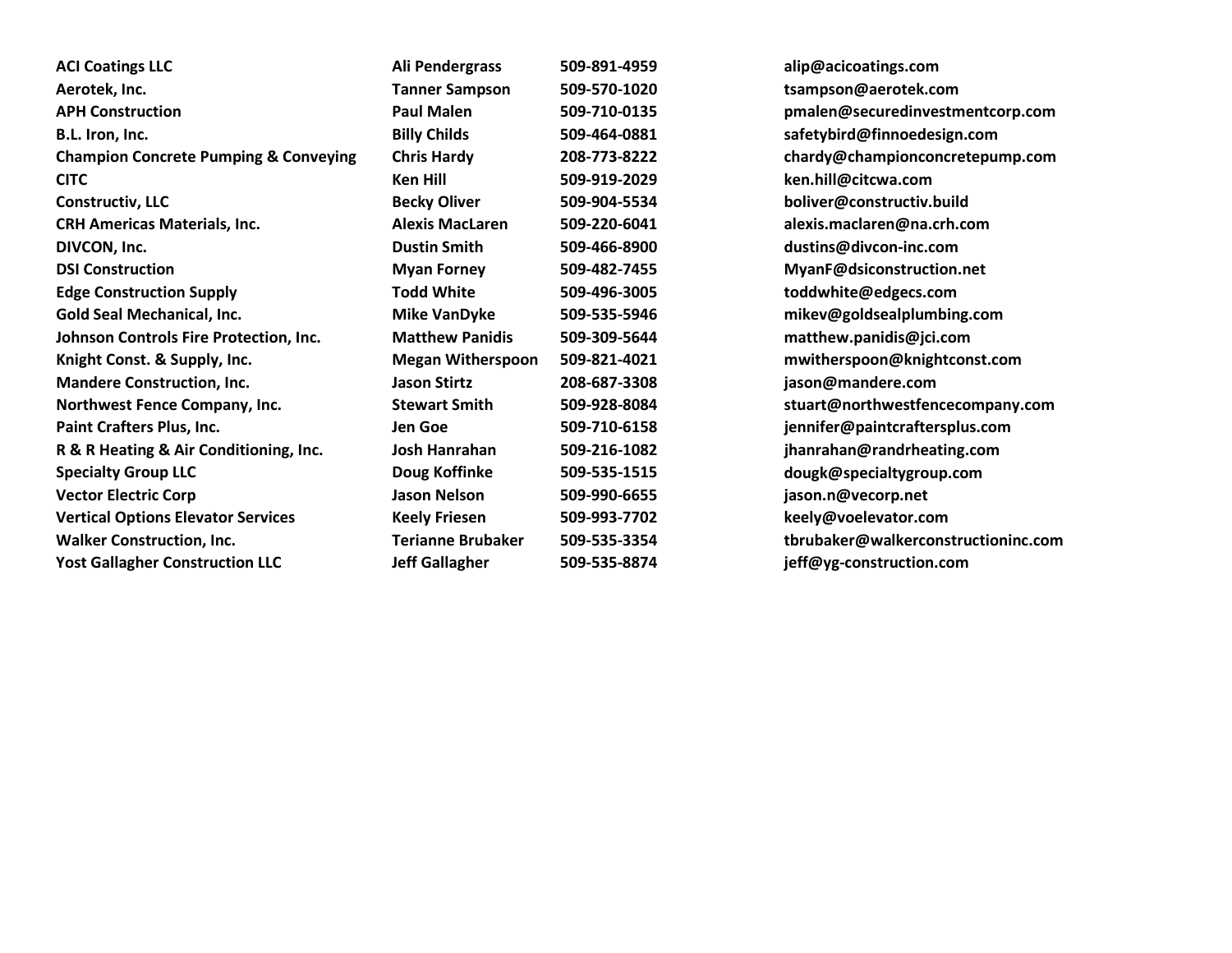ACI Coatings LLC Ali Pendergrass 509-891-4959 alip@acicoatings.com

Aerotek, Inc. Tanner Sampson 509-570-1020 [tsampson@aerotek.com](mailto:tsampson@aerotek.com)

APH Construction Paul Malen 509-710-0135 [pmalen@securedinvestmentcorp.com](mailto:pmalen@securedinvestmentcorp.com)

B.L. Iron, Inc. Billy Childs 509-464-0881 safetybird@finnoedesign.com

Champion Concrete Pumping & Conveying Chris Hardy 208-773-8222 chardy@championconcretepump.com

CITC Ken Hill 509-919-2029 [ken.hill@citcwa.com](mailto:ken.hill@citcwa.com)

Constructiv, LLC Becky Oliver 509-904-5534 boliver@constructiv.build

CRH Americas Materials, Inc. Alexis MacLaren 509-220-6041 [alexis.maclaren@na.crh.com](mailto:alexis.maclaren@na.crh.com)

DIVCON, Inc. Dustin Smith 509-466-8900 dustins@divcon-inc.com

DSI Construction Myan Forney 509-482-7455 MyanF@dsiconstruction.net

Edge Construction Supply Todd White 509-496-3005 toddwhite@edgecs.com

Gold Seal Mechanical, Inc. Mike VanDyke 509-535-5946 mikev@goldsealplumbing.com

Johnson Controls Fire Protection, Inc. Matthew Panidis 509-309-5644 [matthew.panidis@jci.com](mailto:matthew.panidis@jci.com)

Knight Const. & Supply, Inc. Megan Witherspoon 509-821-4021 mwitherspoon@knightconst.com

Mandere Construction, Inc. Jason Stirtz 208-687-3308 [jason@mandere.com](mailto:jason@mandere.com)

Northwest Fence Company, Inc. Stewart Smith 509-928-8084 [stuart@northwestfencecompany.com](mailto:stuart@northwestfencecompany.com)

Paint Crafters Plus, Inc. Jen Goe 509-710-6158 [jennifer@paintcraftersplus.com](mailto:jennifer@paintcraftersplus.com)